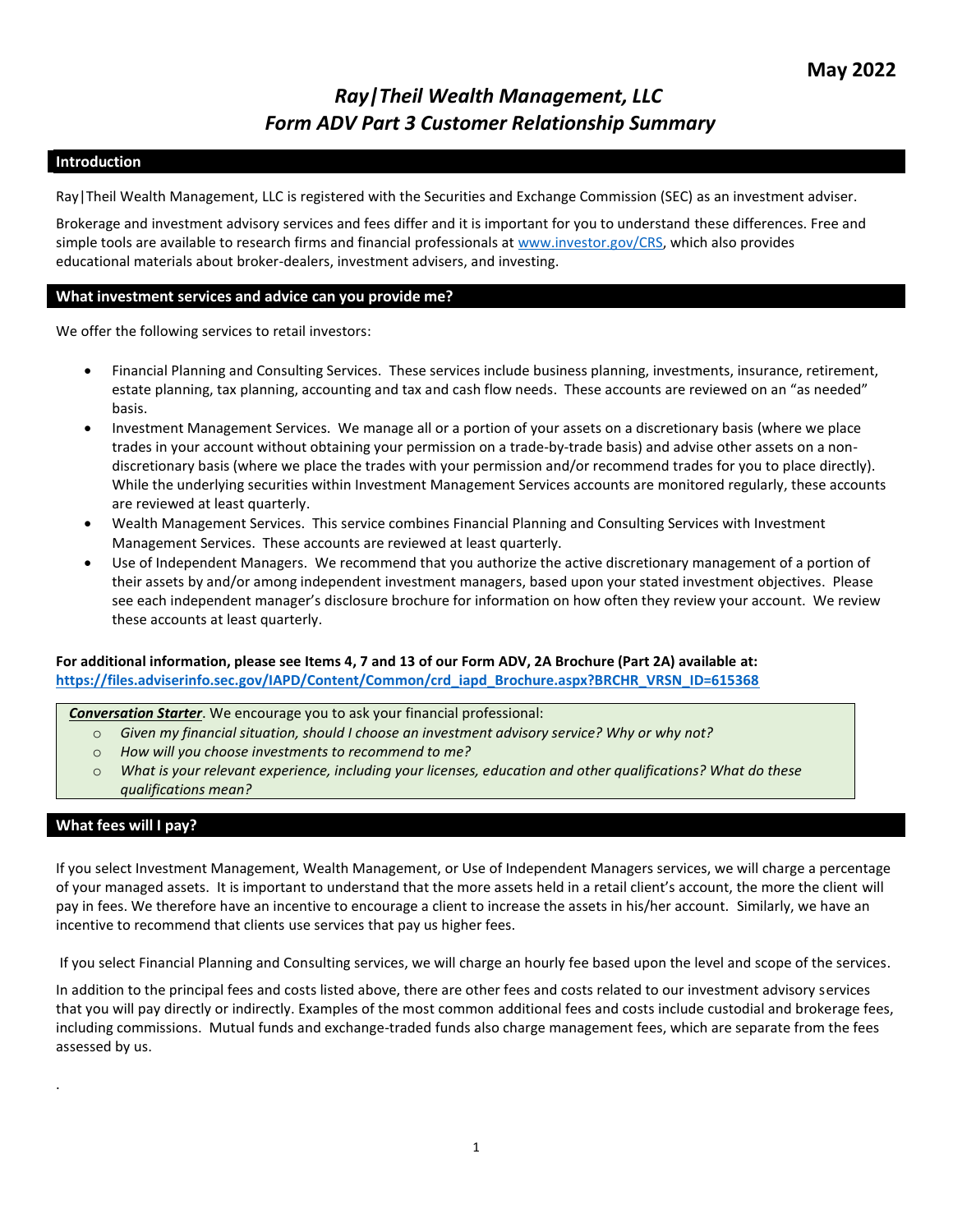## **May 2022**

**You will pay fees and costs whether you make or lose money on your investments. Fees and costs will reduce any amount of money you make on your investments over time. Please make sure you understand what fees and costs you are paying.**

**For additional information, please see Item 5 of our Form ADV, 2A Brochure (Part 2A) available at**: [https://files.adviserinfo.sec.gov/IAPD/Content/Common/crd\\_iapd\\_Brochure.aspx?BRCHR\\_VRSN\\_ID=615368](https://files.adviserinfo.sec.gov/IAPD/Content/Common/crd_iapd_Brochure.aspx?BRCHR_VRSN_ID=615368)

*Conversation Starter*. We encourage you to ask your financial professional:

o *Help me understand how these fees and costs might affect my investments.  If I give you \$10,000 to invest, how much will go to fees and costs, and how much will be invested for me?*

**What are your legal obligations to me when providing recommendations as my broker-dealer or when acting as my investment adviser? How else does your firm make money and what conflicts of interest do you have?**

When we act as your investment adviser, we have to act in your best interest and not put our interest ahead of yours. At the same time, the way we make money creates some conflicts with your interests. You should understand and ask us about these conflicts because they can affect the recommendations and investment advice we provide you. Here are some examples to help you understand what this means.

• As mentioned above, the more assets the client has in his/her account, the more we receive in fees. We therefore have an incentive to encourage a client to increase the assets in his/her account.

*Conversation Starter*. We encourage you to ask your financial professional: o *How might your conflicts of interest affect me, and how will you address them?*

**For additional information, please see Items 5 and 11 of our Form ADV, 2A Brochure (Part 2A) available at: [https://files.adviserinfo.sec.gov/IAPD/Content/Common/crd\\_iapd\\_Brochure.aspx?BRCHR\\_VRSN\\_ID=615368](https://files.adviserinfo.sec.gov/IAPD/Content/Common/crd_iapd_Brochure.aspx?BRCHR_VRSN_ID=615368) How do your financial professionals make money?**

Our financial professionals are compensated through an agreed upon partnership draws plus a distribution of profits. In theory, a distribution of profits can create conflicts as the financial professional may be incentivized to seek new clients and increase managed assets, rather than service existing accounts.

#### **Do you or your financial professionals have any legal or disciplinary history?**

No. Neither our firm nor our financial professionals have any legal or disciplinary history. Visi[t www.investor.gov/CRS](http://www.investor.gov/CRS) for a free and simple search tool to research us and our financial professionals.

*Conversation Starter*. We encourage you to ask your financial professional:

- o *As a financial professional, do you have any disciplinary history? For what type of conduct?*
- o *Is he or she a representative of an investment adviser or broker-dealer?*
- o *Who can I talk to if I have concerns about how this person is treating me?*

#### **Additional Information**

**If you would like additional, up-to-date information or a copy of this relationship summary or our Form ADV, Part 2A Brochure, please call (800) 951-8071.**